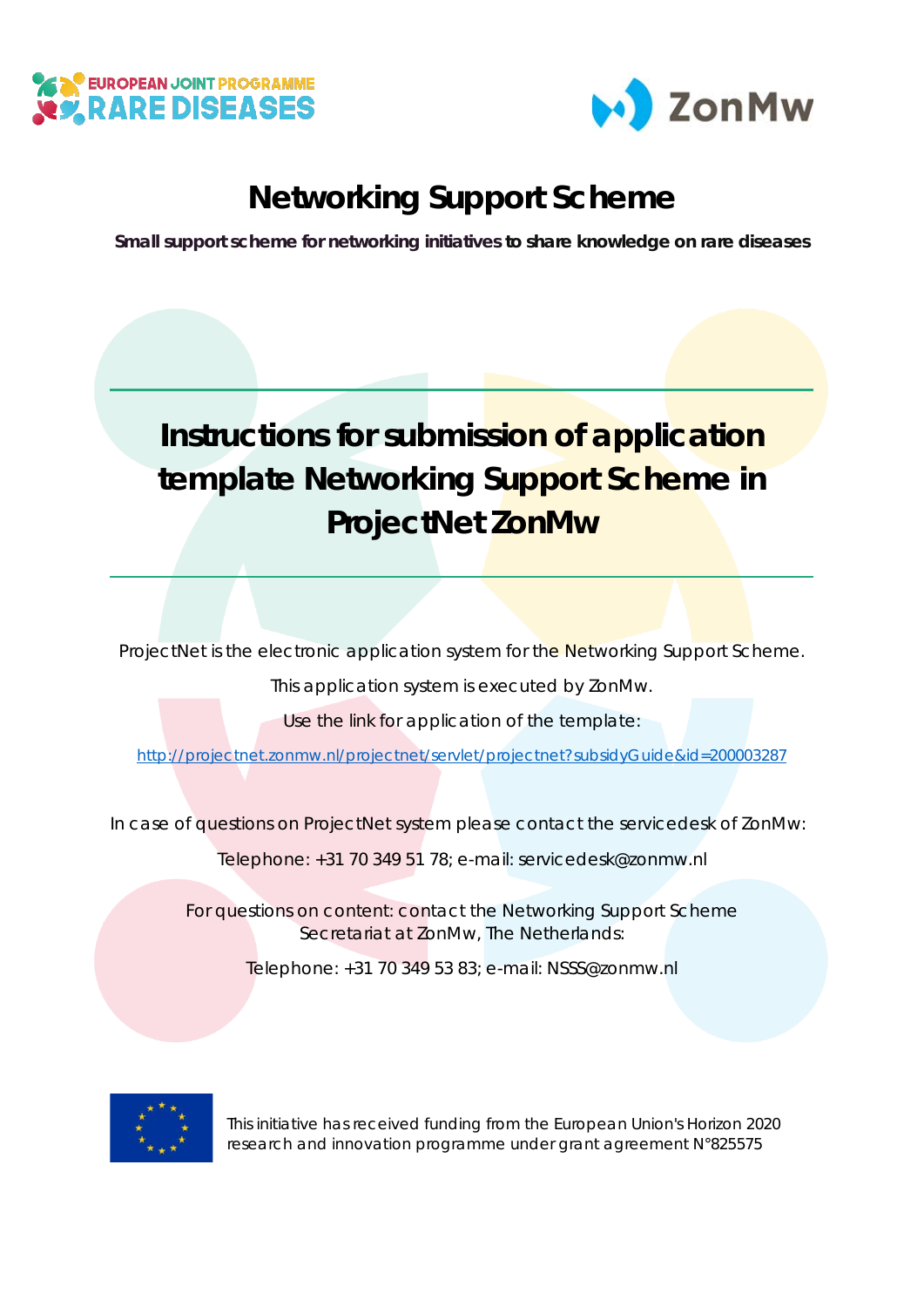

### CONTENT

| 2.   |                                                                      |  |
|------|----------------------------------------------------------------------|--|
| 2.1. |                                                                      |  |
| 2.2. |                                                                      |  |
| 3.   | SUBMISSION OF APPLICATION TEMPLATE OF NETWORKING SUPPORT SCHEME7     |  |
| 4.   | <b>INSTRUCTIONS FOR SOME OF THE FIELDS IN THE PROJECTNET SYSTEM8</b> |  |
| 5.   |                                                                      |  |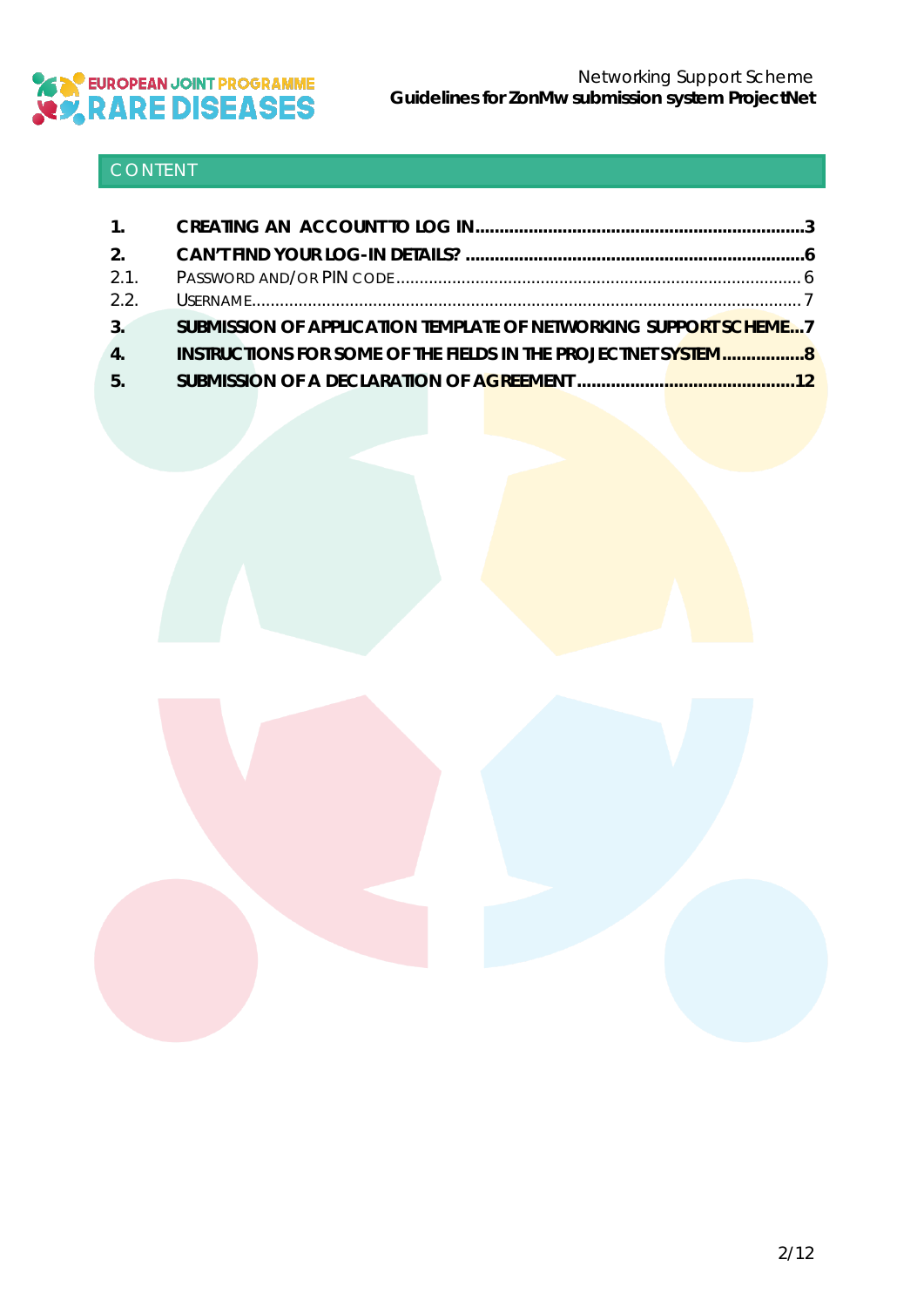

#### <span id="page-2-0"></span>**1. CREATING AN ACCOUNT TO LOG IN**

ProjectNet is an individual-user based system. This means that you have to log in using a personal username and password.

If you are new to ProjectNet then you must first create an account.

#### **Creating an account**

#### *Step 1:*

Go to ProjectNet [\(https://projectnet.zonmw.nl/\)](https://projectnet.zonmw.nl/) and select 'New User'. In the right upper corner of your screen you can press on English to change text in English.

You will be prompted to enter the username and password of your choice.

![](_page_2_Figure_9.jpeg)

#### *Step 2:*

In this screen you will be prompted to select your organisation.

In the 1st search field, enter the name of your organisation (or the first part of it). In the 2nd search field, enter details of the organisation's place of business.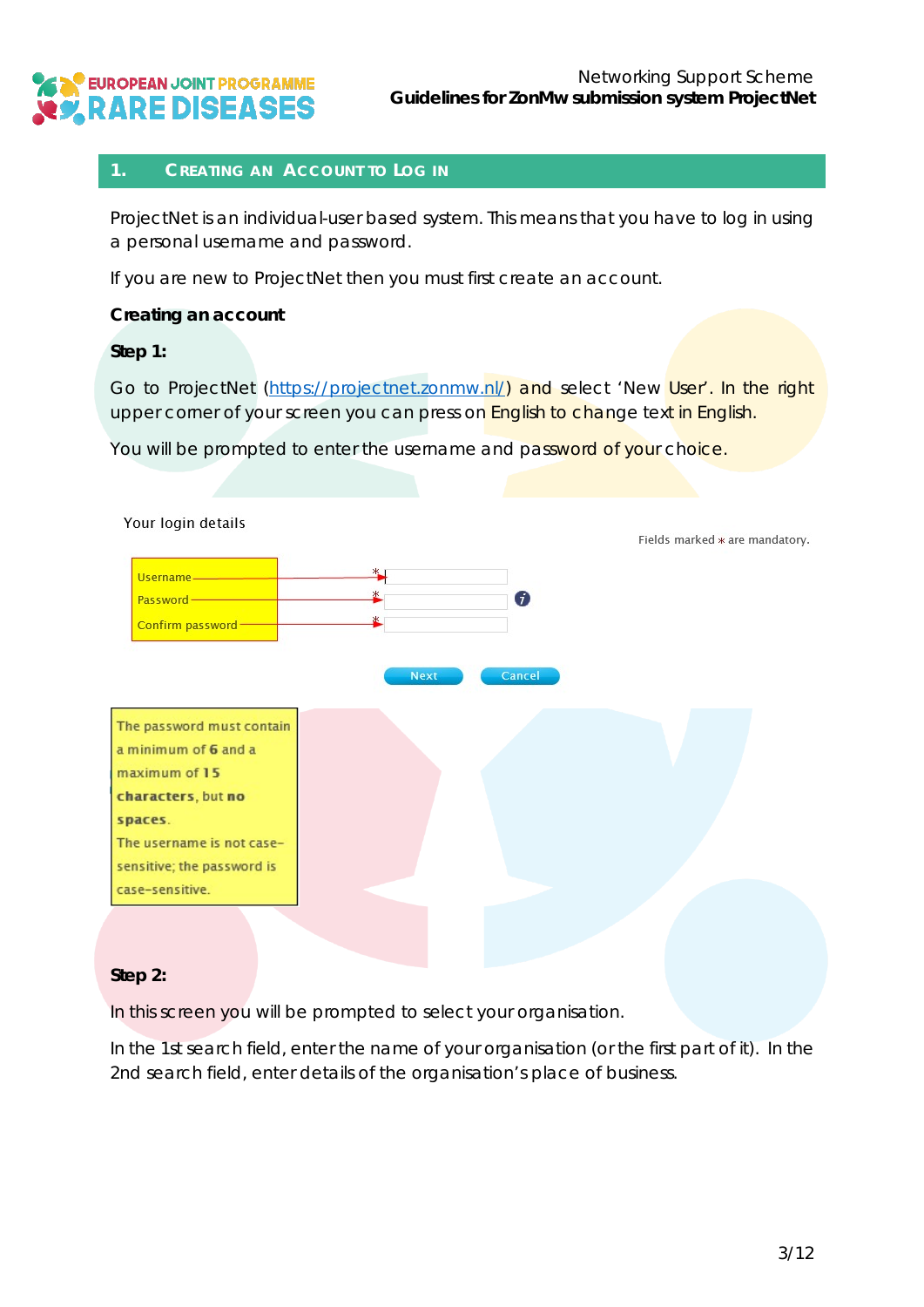![](_page_3_Picture_0.jpeg)

| Search organisation                                                                     | Fields marked * are mandatory.           |
|-----------------------------------------------------------------------------------------|------------------------------------------|
| Organisation name (or part of the organisation<br>name)<br>Location of the organisation | ж<br>ж<br><b>Search</b><br>Cancel        |
| Search results                                                                          | Click "Select" to select an organisation |
| Organisation<br>Acronym                                                                 | Postal address                           |

It may be that your organisation is not registered at the Netherlands Organisation for Health Research and Development (ZonMw). The message 'Unknown organisation' is displayed. You can then use the 'Add organisation' form or you can send an email to projectnet@zonmw.nl requesting that your organisation be added.

Please note: After requesting registration of your organisation, you will receive confirmation of your request immediately. However, **it will take 1 hour** before the new organisation is available in the ProjectNet system.

Please note: You cannot complete the process of creating an account without entering the name of an organisation.

| No organisation known for this location. Check the location entered and try again.         |  |
|--------------------------------------------------------------------------------------------|--|
| Otherwise, notify us of your organisation by clicking the next button. Notify organisation |  |

#### New organisation

Fields marked \* are mandatory.

Enter the name of an organisation if it does not appear in ProjectNet and send it to ZonMw. ZonMw will then send you an<br>email confirming that the organisation has been added to the system.

| Section<br>Ж<br>Postal code<br>ж<br>House number<br>Ж<br>Street / P.O. box<br>Ж<br>Town or city<br>Ж<br>Your name | Department |  |  |  |
|-------------------------------------------------------------------------------------------------------------------|------------|--|--|--|
|                                                                                                                   |            |  |  |  |
|                                                                                                                   |            |  |  |  |
|                                                                                                                   |            |  |  |  |
|                                                                                                                   |            |  |  |  |
|                                                                                                                   |            |  |  |  |
|                                                                                                                   |            |  |  |  |
| Ж<br>Your telephone number                                                                                        |            |  |  |  |
| Ж<br>Your e-mail address                                                                                          |            |  |  |  |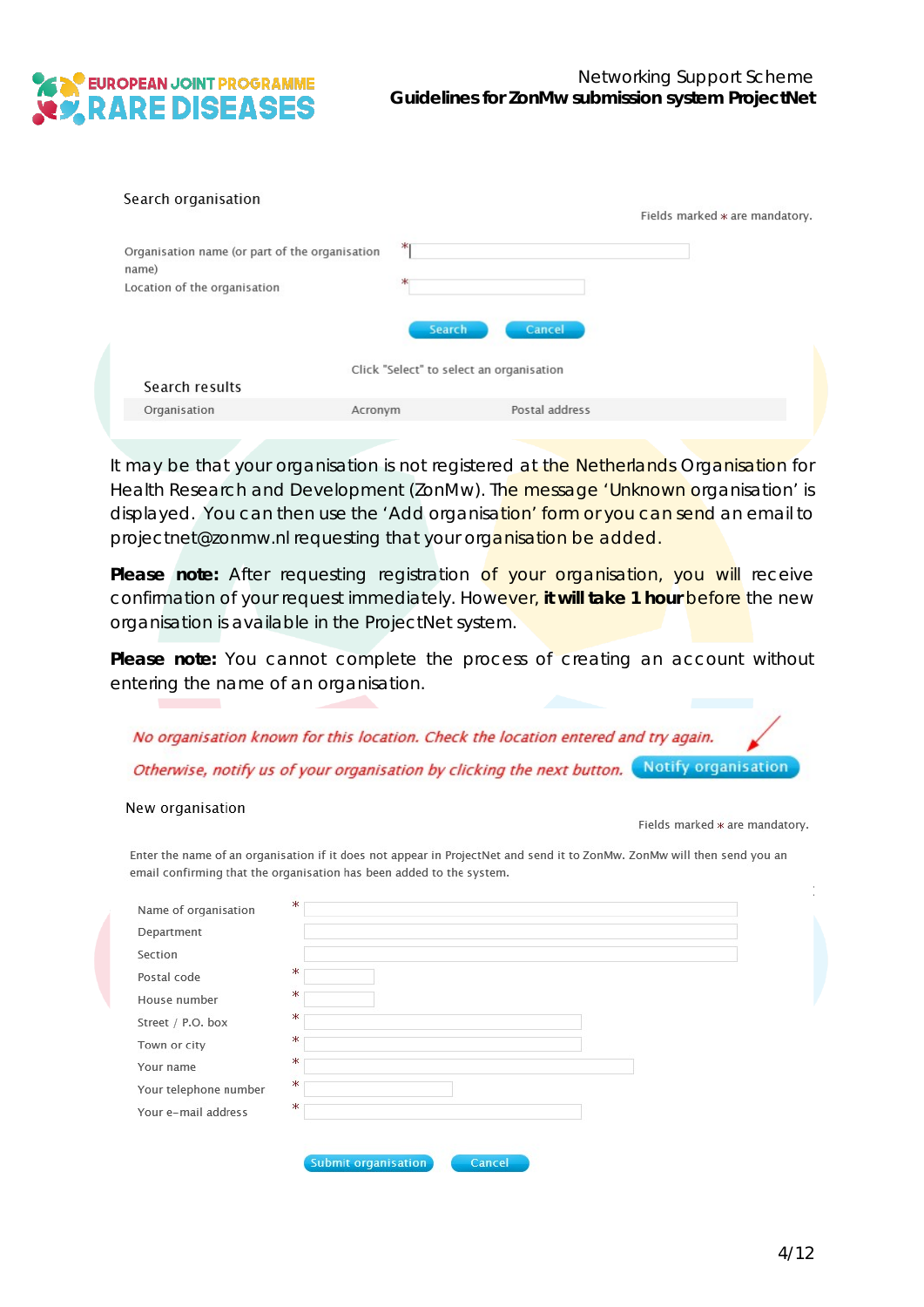![](_page_4_Picture_0.jpeg)

#### *Step 3:*

Use this screen to fill in your own personal details. All of the fields marked \* are mandatory. You should also place full stops between your initials. Finally, it is important to enter a correct email address.

ProjectNet will send details of your PIN code to this email address. You will need to enter this PIN code when submitting an application.

| Your account        |                        | Fields marked * are mandatory. |
|---------------------|------------------------|--------------------------------|
| Personal details    |                        |                                |
| Username            | Patch                  |                                |
| Title (academic)    | $\vee$                 |                                |
| Initials            | Ж                      |                                |
| First name          | ж                      |                                |
| Prefix              | ж                      |                                |
| Surname             |                        |                                |
| Postfix             | $\checkmark$           |                                |
| Sex                 | $*$<br>O Male O Female |                                |
| Telephone           | ж                      |                                |
| Fax                 |                        |                                |
| Position            |                        |                                |
| Qualification       | $\checkmark$           |                                |
| Discipline          |                        |                                |
| $E$ -mail $\bullet$ | Ж                      |                                |

Please note: your initials should be separated by a full stop, e.g.: J.P. When you have completed the form click

Save and continue

Your account has been created.

You will immediately receive an email from ProjectNet (at the email address specified by you), containing details of your username, password and PIN code.

| Van:        | Projectnet                                                                                                                                                                              |
|-------------|-----------------------------------------------------------------------------------------------------------------------------------------------------------------------------------------|
| Aan:        | Patty Koorevaar                                                                                                                                                                         |
| CC:         |                                                                                                                                                                                         |
|             | Onderwerp: Your ProjectNet account information                                                                                                                                          |
|             | This message contains information concerning your new ProjectNet account.<br>This information is private, apart from your username.<br>Do not give your password or PIN to anyone else. |
|             |                                                                                                                                                                                         |
|             | Account details                                                                                                                                                                         |
| Username: I |                                                                                                                                                                                         |
| Password: I |                                                                                                                                                                                         |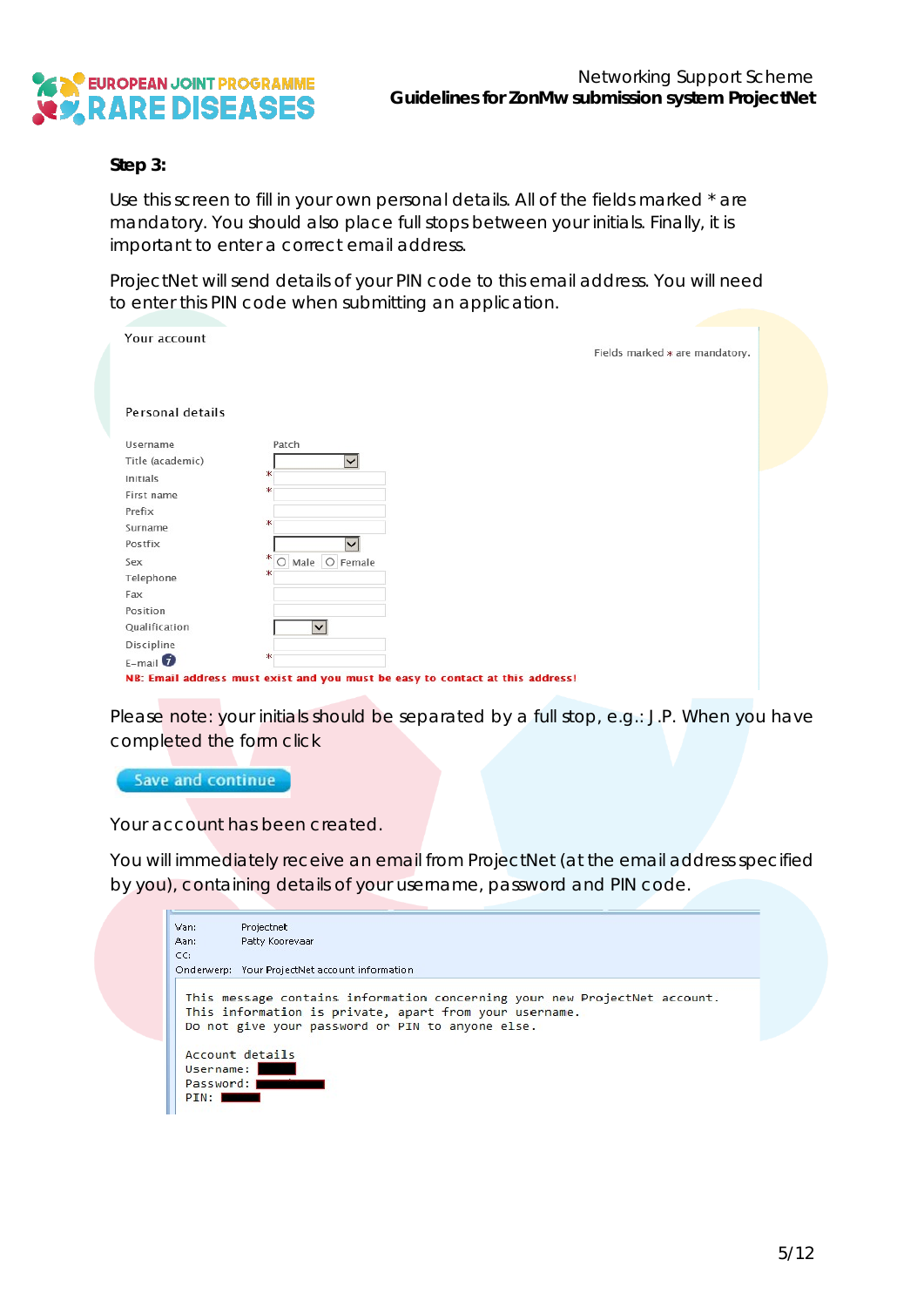![](_page_5_Picture_0.jpeg)

#### <span id="page-5-0"></span>**2. CAN'T FIND YOUR LOG-IN DETAILS?**

#### <span id="page-5-1"></span>2.1. Password and/or PIN code

You can easily retrieve your **password and/or PIN code** if you have forgotten them.

From the ProjectNet home page [https://projectnet.zonmw.nl/\)](https://projectnet.zonmw.nl/) select 'Log in' and, in the next screen, select 'Forgotten your password and/or PIN code?'. For the English version you have to look in the right upper corner of the screen and push the button to get the text in English.

| Home                             | Log in          |  |  |
|----------------------------------|-----------------|--|--|
| New user                         | <b>Username</b> |  |  |
| Forgotten password<br>and/or PIN | Password        |  |  |

You will be prompted to enter your username, after which details of your password and PIN code will be sent to the email address that you specified when creating your account.

| Home                                                                                                     | Forgotten password and/or PIN                                                                                                                                                           |  |  |
|----------------------------------------------------------------------------------------------------------|-----------------------------------------------------------------------------------------------------------------------------------------------------------------------------------------|--|--|
| New user                                                                                                 | Enter your username and your password and PIN will be sent to the email address registered for the account.                                                                             |  |  |
| Log in                                                                                                   | Username                                                                                                                                                                                |  |  |
|                                                                                                          | OK                                                                                                                                                                                      |  |  |
|                                                                                                          |                                                                                                                                                                                         |  |  |
| Home                                                                                                     | Log in                                                                                                                                                                                  |  |  |
| New user                                                                                                 | The Your password and PIN have been sent to your email address '                                                                                                                        |  |  |
| Forgotten password<br>and/or PIN                                                                         | Username                                                                                                                                                                                |  |  |
|                                                                                                          | Password                                                                                                                                                                                |  |  |
| Projectnet<br>Van:<br>Patty Koorevaar<br>Aan:<br>Onderwerp: Your ProjectNet account information (resent) |                                                                                                                                                                                         |  |  |
| CC:                                                                                                      |                                                                                                                                                                                         |  |  |
|                                                                                                          | This message was sent at your request.                                                                                                                                                  |  |  |
|                                                                                                          | This message contains information concerning your new ProjectNet account.<br>This information is private, apart from your username.<br>Do not give your password or PIN to anyone else. |  |  |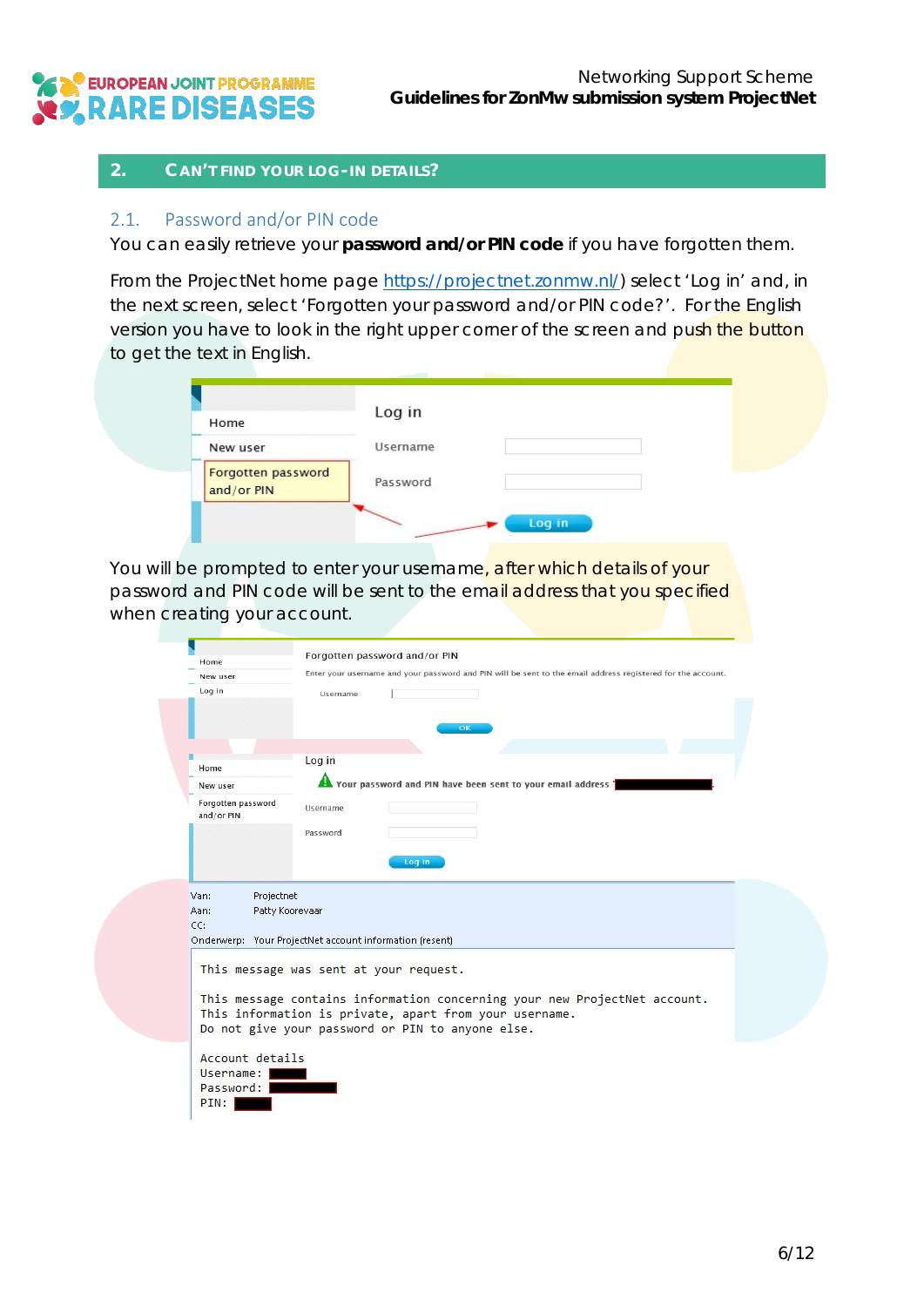![](_page_6_Picture_0.jpeg)

#### <span id="page-6-0"></span>2.2. Username

If you have forgotten your **username**, you should contact the servicedesk: E-mail: servicedesk@zonmw.nl Tel: +31- 70 349 5178.

#### <span id="page-6-1"></span>**3. SUBMISSION OF APPLICATION TEMPLATE OF NETWORKING SUPPORT SCHEME**

#### *Step 1: open link*

Open the link of the ZonMw submission system for applications of the Networking Support Scheme:

<http://projectnet.zonmw.nl/projectnet/servlet/projectnet?subsidyGuide&id=200003287>

#### *Step 2: log in*

Log in using a personal username and password.

For the English version you have to look in the right upper corner of the screen and push the button to get the text in English.

Once you have logged in, your main menu will be displayed.

#### *Step 3: Complete the application template after reading the Call text of the Networking Support Scheme several times*

You will find the Call text with the following link: [http://www.ejprarediseases.org/wp](http://www.ejprarediseases.org/wp-content/uploads/2019/12/EJP-RD-NSS-Call-Text.pdf)[content/uploads/2019/12/EJP-RD-NSS-Call-Text.pdf](http://www.ejprarediseases.org/wp-content/uploads/2019/12/EJP-RD-NSS-Call-Text.pdf)

You will find the application template for the Networking Support Scheme on the EJP RD website: [http://www.ejprarediseases.org/wp-content/uploads/2019/12/EJPRD-](http://www.ejprarediseases.org/wp-content/uploads/2019/12/EJPRD-NSS-Application-Template.docx)[NSS-Application-Template.docx\)](http://www.ejprarediseases.org/wp-content/uploads/2019/12/EJPRD-NSS-Application-Template.docx).

The Application template has to be completed in the **English language**. Other languages will not be eligible.

#### *Step 4: Submit the completed application template*

The submission procedure consists of two parts

Some fields have to be completed in the ProjectNet system itself

• The completed application template of the Networking Support Scheme has to be changed in a PDF and uploaded in the ProjectNet system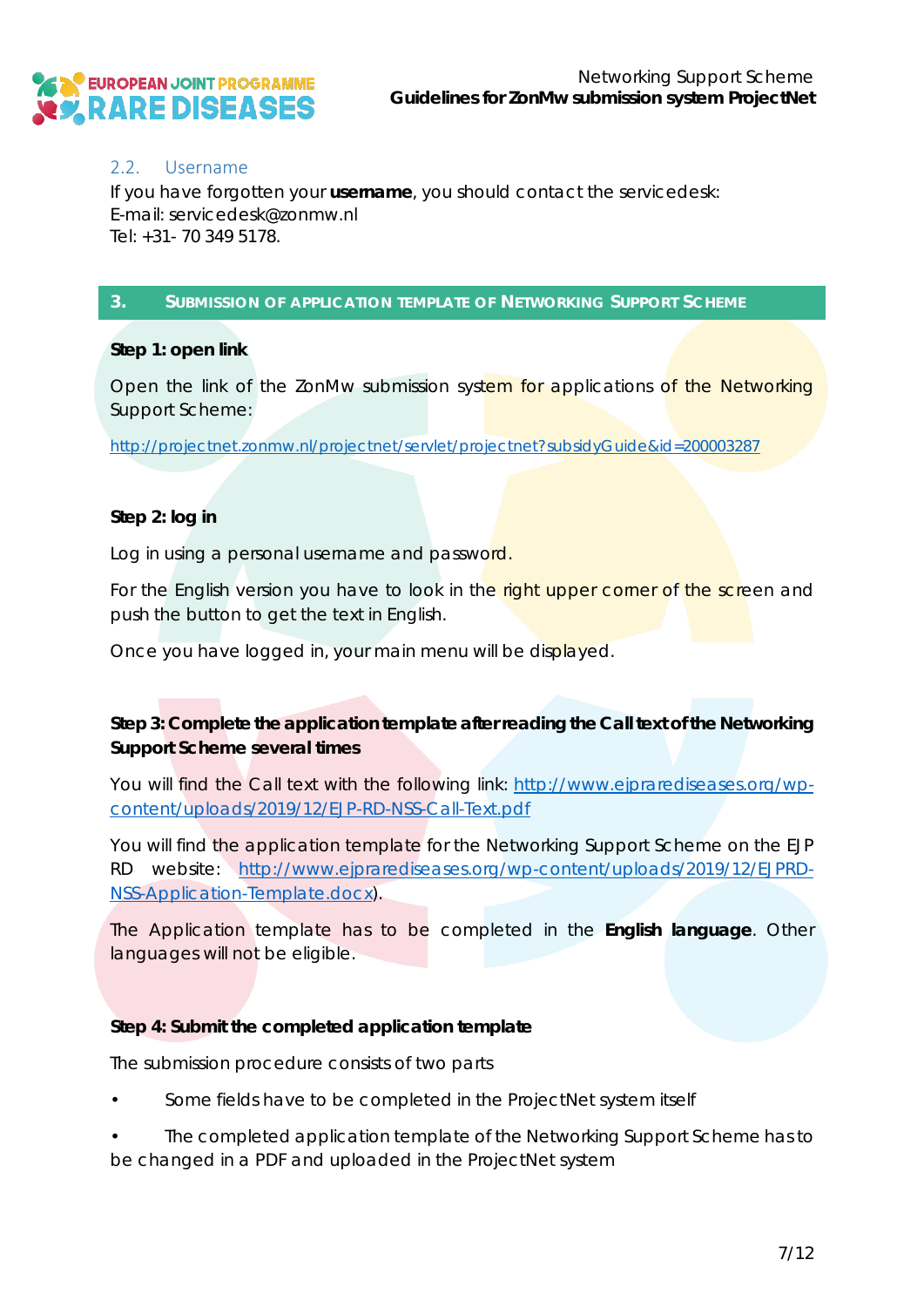# EN EUROPEAN JOINT PROGRAMME<br>CY, RARE DISEASES

#### <span id="page-7-0"></span>**4. INSTRUCTIONS FOR SOME OF THE FIELDS IN THE PROJECTNET SYSTEM**

In the left side of the screen you will find the following items:

*Application* 

- Part 1
	- o Project
	- o Summary
	- o Project group
	- o Appendices
- Application PDF

You have to start with Part 1 - Project and after saving the general information on the project you have to fill the information for the summary, etc.

#### **Project**

Fields marked  $*$ are mandatory.

You must complete the fields below for every new application.

| Title $\Box$ no more than $*$ |                                                                                 |
|-------------------------------|---------------------------------------------------------------------------------|
| 255 characters may be         |                                                                                 |
| entered                       |                                                                                 |
|                               |                                                                                 |
| Programme                     | European Joint Programme on Rare Diseases (EJP RD)                              |
|                               |                                                                                 |
| Round                         | <b>EJP RD Networking Support Scheme</b>                                         |
|                               |                                                                                 |
| Duration of project           | ж١<br>Month(s)                                                                  |
| Please fill in 0 months       |                                                                                 |
| Planned start                 | $*$ (MM/DD/YYYY)                                                                |
|                               | Please fill the first date of your planned Networking event (Month, Date, Year) |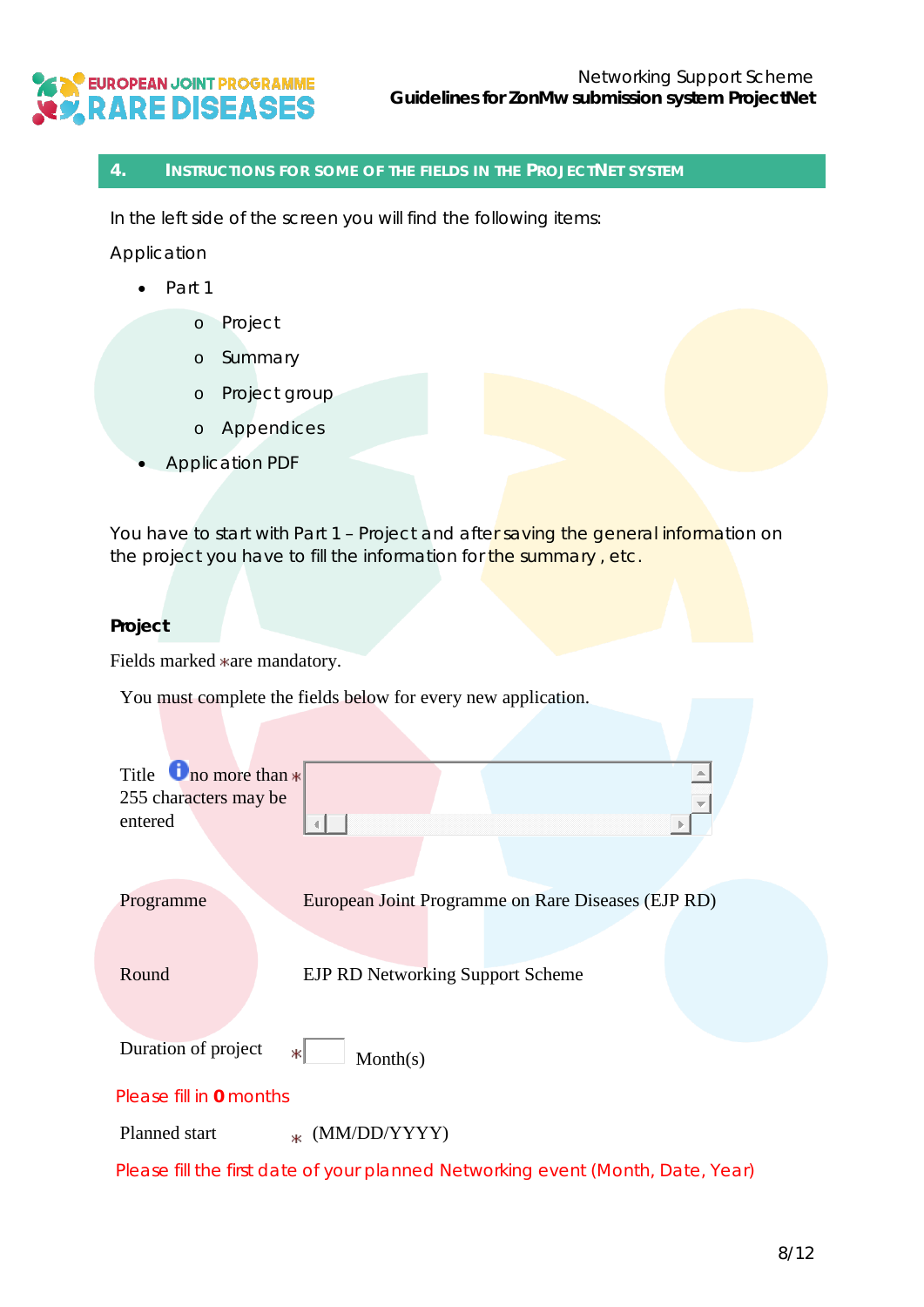![](_page_8_Picture_0.jpeg)

When your information is saved, the box "project" in the left upper corner gets a flag.

#### **Summary**

You can copy the text of the summary from the Application template into the box (max 1600 characters)

When information is saved, the box "Summary" in the left upper corner gets a flag.

#### **Project group**

You may enter no more than 12 project group members.

You must enter at least the members with the following roles (*please include an organisation which can actually receive mail*):

**Project leader and correspondent : Name of the Principal applicant** 

Administrative responsibility : Name of the party/person that is responsible for administrative issues

▶ Main applicant: Name of the Principal applicant

Please enter the name of the Principal Applicant two times: as main applicant, as project leader/secretary.

You have to add at least two other co-applicants from two different countries involved in the European Joint Programme on Rare Diseases as project member (obligatory). The Principal applicant and the two co-applicants should come from three different countries involved in the EJP RD (Call text, Annex 1A). You may add 7 additional co-applicants as project members (in total 1 Principal applicant and max 9 co-applicants).

When you press **Add project member** you will see the following information

| Search organisation                                                |  |  |  |  |
|--------------------------------------------------------------------|--|--|--|--|
| Fields marked *are mandatory.                                      |  |  |  |  |
| Organisation name (or part of the organisation name) $\  \cdot \ $ |  |  |  |  |
| Location of the organisation                                       |  |  |  |  |

| Search result | Click "Select" to select an organisation |  |
|---------------|------------------------------------------|--|
|---------------|------------------------------------------|--|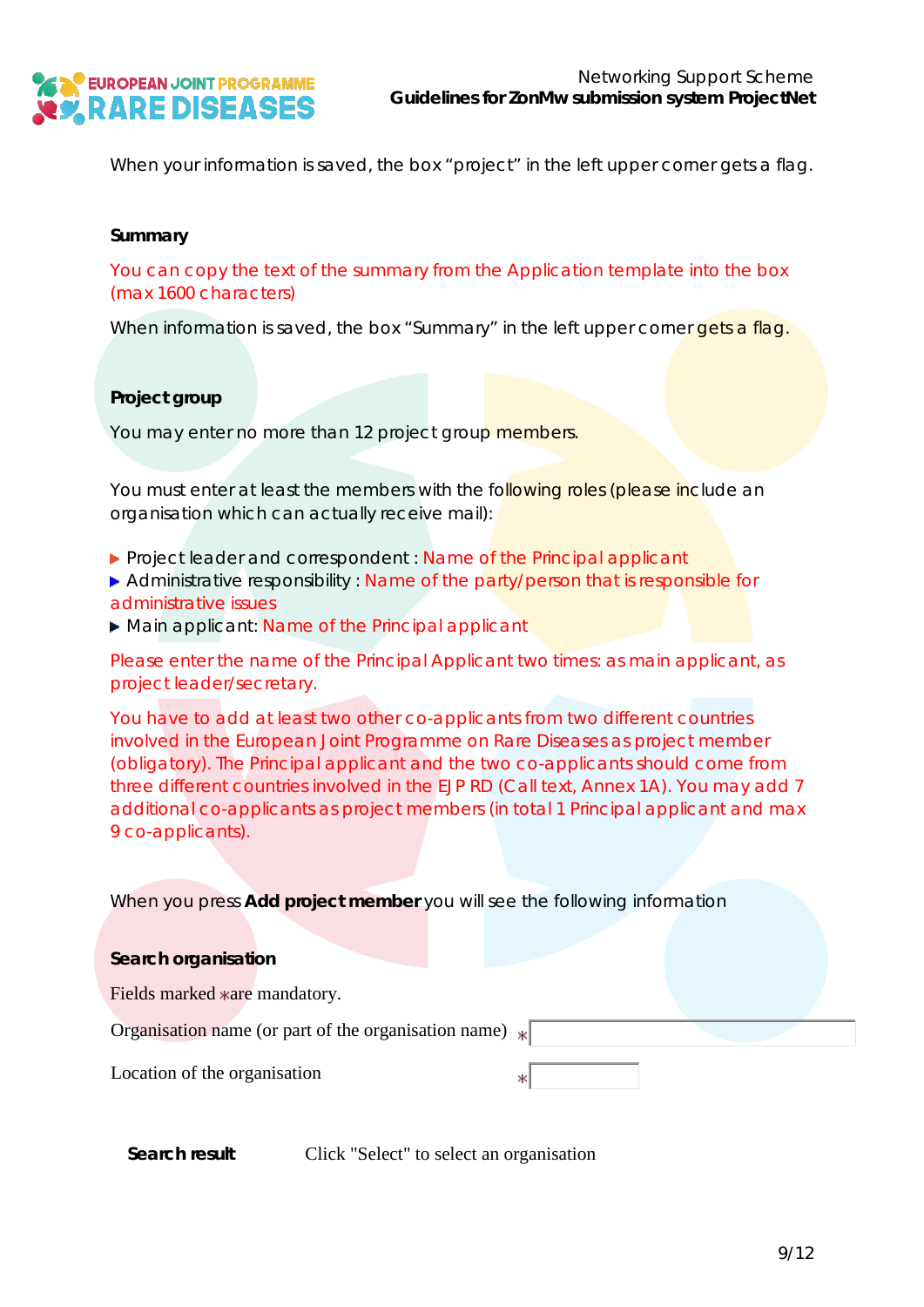![](_page_9_Picture_0.jpeg)

Organisation Acronym Postal address

When you press **copy applicant details** you will see the following information

**Add project member** 

Fields marked \*are mandatory.

You may enter more than one project group member. However, you may only enter one project group member with the role of "Project leader and correspondent" – and that is the Principal applicant.

Please do not add any other roles than the ones mentioned above.

All co-applicants have to be mentioned as part of the project group.

If entering the applicant as a project group member, use the "Copy applicant details" button below. The applicant's details will then be entered.

| Title (academic) |                                   |
|------------------|-----------------------------------|
|                  | <b>Initials</b><br>Ж              |
|                  | First name<br>ж                   |
|                  | Prefix                            |
|                  | Name<br>$\ast$                    |
|                  | Suffix                            |
|                  | Gender<br>$*$ Man $\bullet$ Woman |
|                  | Telephone<br>$\ast$               |
|                  | Fax                               |
|                  | Function<br>$\ast$                |
|                  | Role<br>Ж                         |
|                  | Study                             |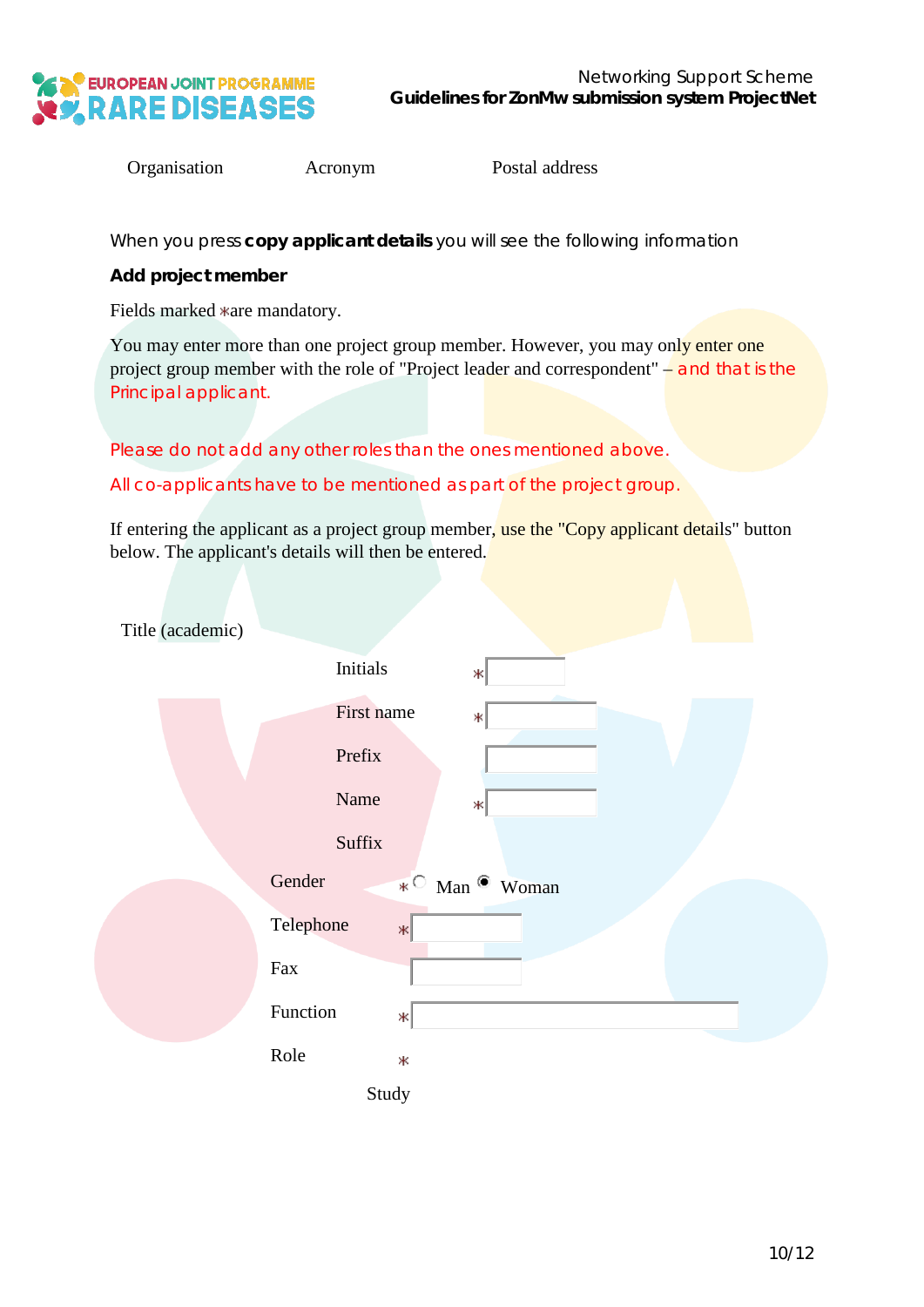![](_page_10_Picture_0.jpeg)

| Discipline |  |
|------------|--|
| Email      |  |

#### **Organisation**

|                   | Organisation is mandatory * |
|-------------------|-----------------------------|
| Organisation name | ProjectNet Organisatie      |
| Department        |                             |
| Subdepartment     |                             |
| Street / P.O. box |                             |
| House number      |                             |
| Postal code       |                             |
| Town or city      |                             |
| Country           |                             |

#### **Appendices**

You can upload the PDF of your application for the Networking Support Scheme here. The application template that has to be used can be downloaded from the website of EJP RD [\(www.ejprarediseases.org\)](http://www.ejprarediseases.org/). Only this application form will be accepted for evaluation. **Upload the completed Networking Support Scheme application template as pdf**

**The detailed budget table is already incorporated in the Network Support Scheme template and does not have to be uploaded separately.**

**You will not be able to add anything further to your application once it has been submitted.**

**Add attachment**